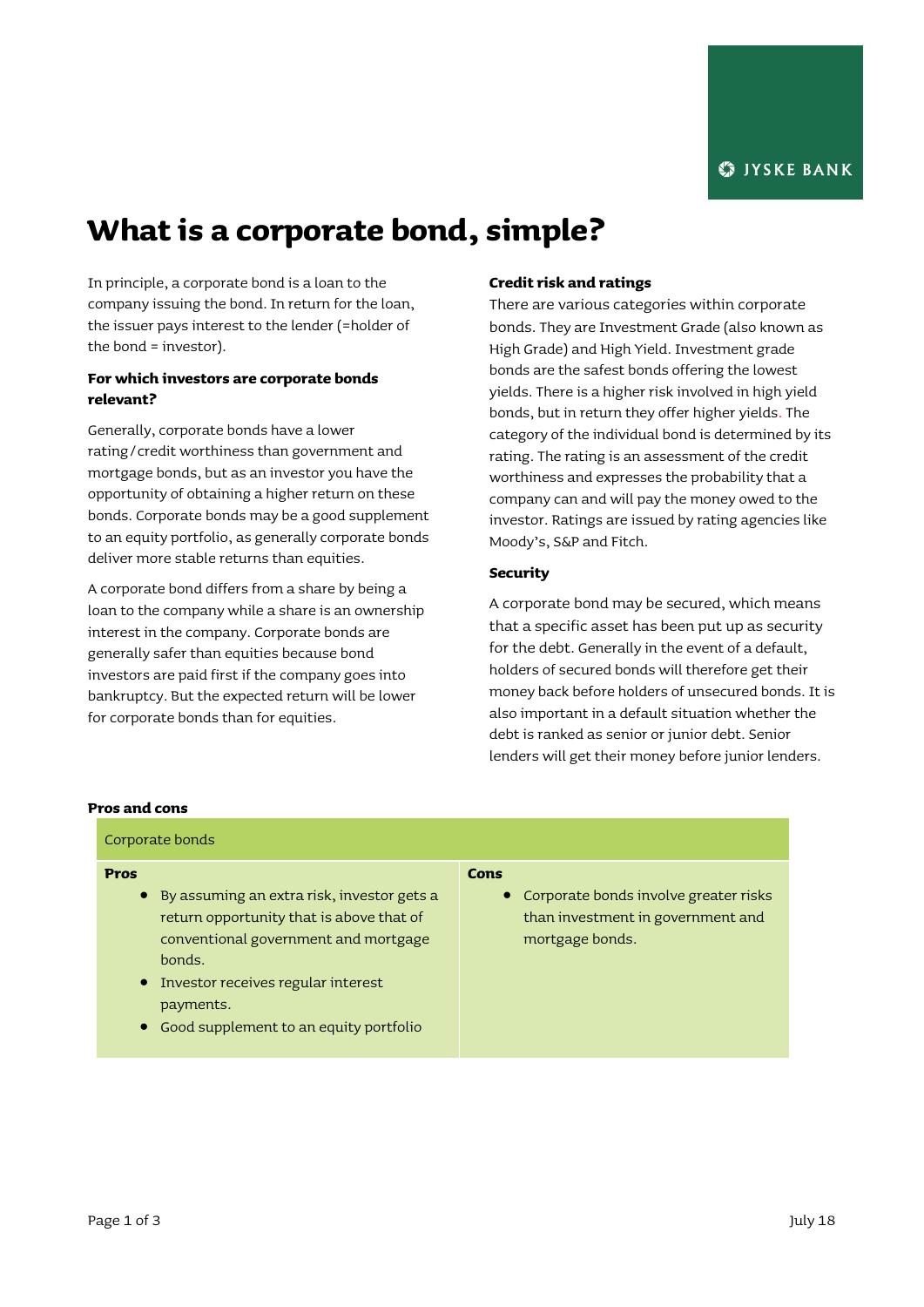## **What happens in practice?**

To buy bonds you must have the full purchase price at your disposal in your account. After the purchase, you will regularly receive interest on the bond. The price of the bond is determined by supply and demand and by investors' expectations of the issuing company.

## **Return**

The total return depends on both the price and the yield on your bonds. If you purchased a bond with a fixed coupon rate, you can expect fixed interest income. The price may vary over time and may influence your total return if you sell the bond before maturity.

### **About risk**

The price may change if there is a change in the creditworthiness of the issuer of your bond, which for most bonds is expressed through a rating. Typically, a low rating means a higher risk of default. Ratings are issued by credit rating agencies – e.g. Moody's, S&P and Fitch – and they apply different scales ranging from the best to the poorest rating. You should therefore consider the rating of the bond. Typically, there is a correlation between the credit rating of the issuer, the risk and the expected return. The lower the credit rating, the higher the risk and the higher the potential reward.

Prices on your bonds fluctuate in step with changes in the interest-rate level. This is especially true for fixed-rate bonds as the price on these bonds will rise when interest rates fall and the price will fall when interest rates rise. The longer the maturity of your bonds, the more sensitive the price will be to changes in the interest-rate level.

Generally, corporate bonds involve a significant liquidity risk, which is aggravated by market unrest. Relative to investment-grade corporate

bonds, high-yield corporate bonds will be more volatile, and therefore investors may experience significant fluctuations.

If you invest in a bond denominated in another currency (for instance, euro) than your base currency (for instance, the Danish krone), you assume an exchange-rate risk.

When using benchmarks (e.g. interest rate benchmarks) in corporate bonds, you must be aware of the risk that these benchmarks are or can be subject to national, international or other initiatives, which may mean that the composition of the benchmark is changed or that the benchmark completely disappears.

Further information is available at: *[jyskebank.dk/omjyskebank/aftaler/fallbackplans.](http://www.jyskebank.dk/omjyskebank/aftaler/fallbackplans)*

According to the risk classification, corporate bonds traded in a regulated market (stock exchange such as OMX or another authorised market place) will be categorised as amber, while the rest will be red.

*Read more about the risk classification of investment products at: jyskebank.dk/investmentinfo.*

We recommend that you seek advice from professional advisers about any accounting and tax consequences before you buy corporate bonds.

#### **Tax**

We give advice on tax issues in connection with specific transactions. However, the tax rules differ depending on whether you trade as a private individual, as a personally owned enterprise, as a company or if you invest retirement money. If you wish to learn about the specific importance of the tax rules for you, we recommend that you consult your accountant.

#### **What you should know before trading**

We recommend that your investment profile is reviewed before you engage in transactions. Your relationship manager can help you with that. We also recommend that you contact your relationship manager if you have any questions in relation to anything described in this fact sheet, or if,